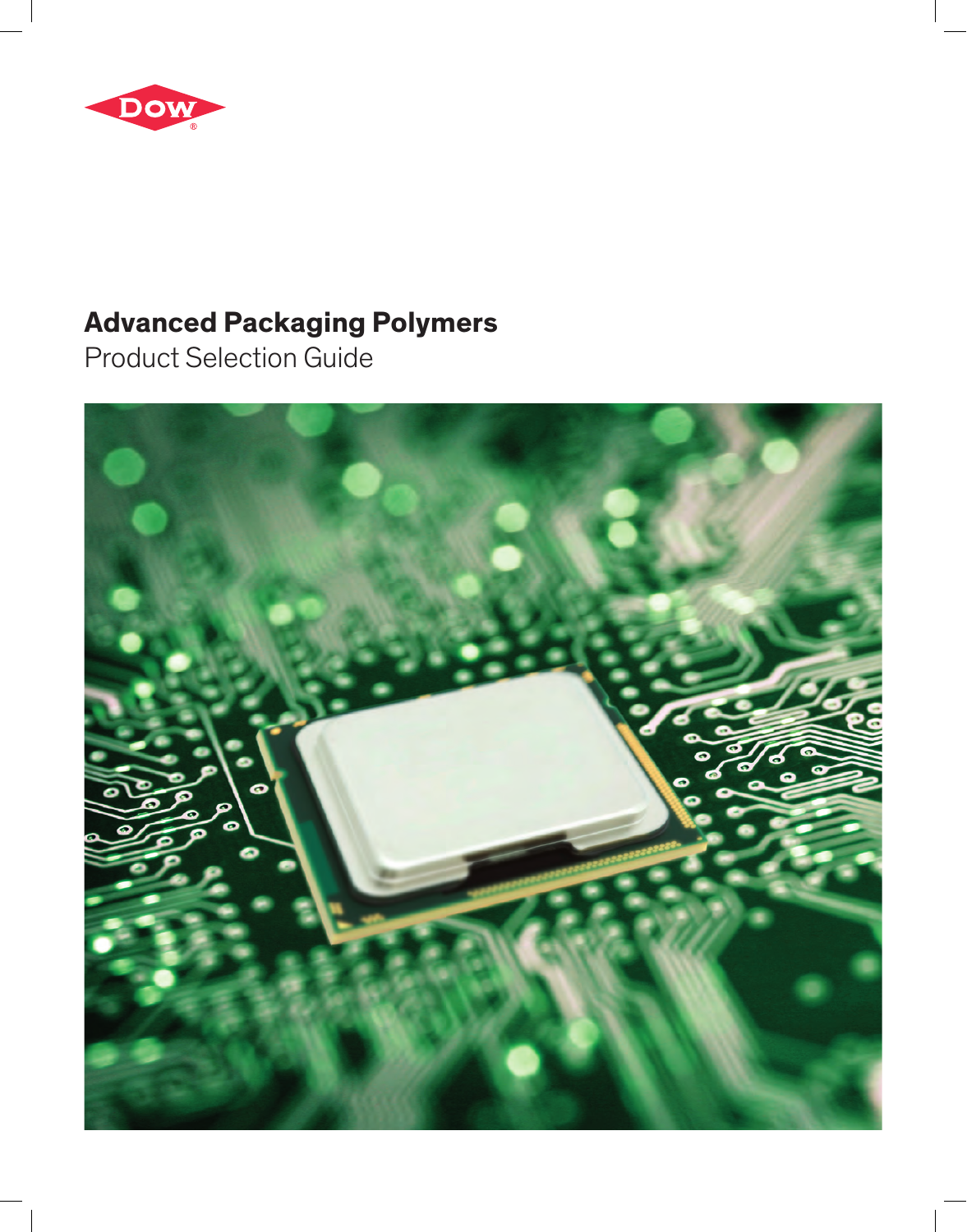

#### **Dow Electronic Materials**,

a global supplier of materials and technologies to the electronics industry, brings innovative leadership to the semi-conductor, interconnect, finishing, display, photovoltaic, LED and optics markets. From advanced technology centers worldwide, teams of talented Dow research scientists and application experts work closely with customers, providing solutions, products and technical service necessary for next-generation electronics. These partnerships energize Dow's power to invent.

Dow's portfolio includes: CMP, lithography, metallization and ceramic materials for semiconductor applications; surface preparation, metallization and imaging materials for interconnect, electronic and industrial finishing, and photovoltaic applications; precursor materials for LED, solar and semiconductor manufacturing; OLED materials, display films, and display chemicals for LCD and plasma display fabrication; and zinc-based materials for optics.

# Innovation through Partnership

Dow Electronic Materials supplies materials essential for a wide range of advanced semiconductor packaging applications - products and processes that enable the drive towards reduced form factor and increased functionality in electronic devices that require smaller and more reliable chip-to-chip and chip-to-circuit board interconnects and packages. Through its Advanced Packaging Technologies business, Dow Electronic Materials offers a portfolio of materials that deliver enabling technology for leading-edge packaging schemes, such as WLCSP, Flip Chip, SiP, and 3D chip packages.

Dow offers a wide range of polymer materials, including dry-etch and photoimageable dielectrics, positive RDL photoresists, negative bump resists, conformal resists and all the necessary ancillaries for processing them. Development programs and customer qualifications are underway for new assembly materials, temporary wafer bonding materials and dielectrics for laser ablation applications. Contact your Dow account manager for more information on these development programs.

We work closely with our customers to understand technology needs and drive our innovation. What's more, our products come with the world-class, globally-deployed support that is the hallmark of Dow Electronic Materials.

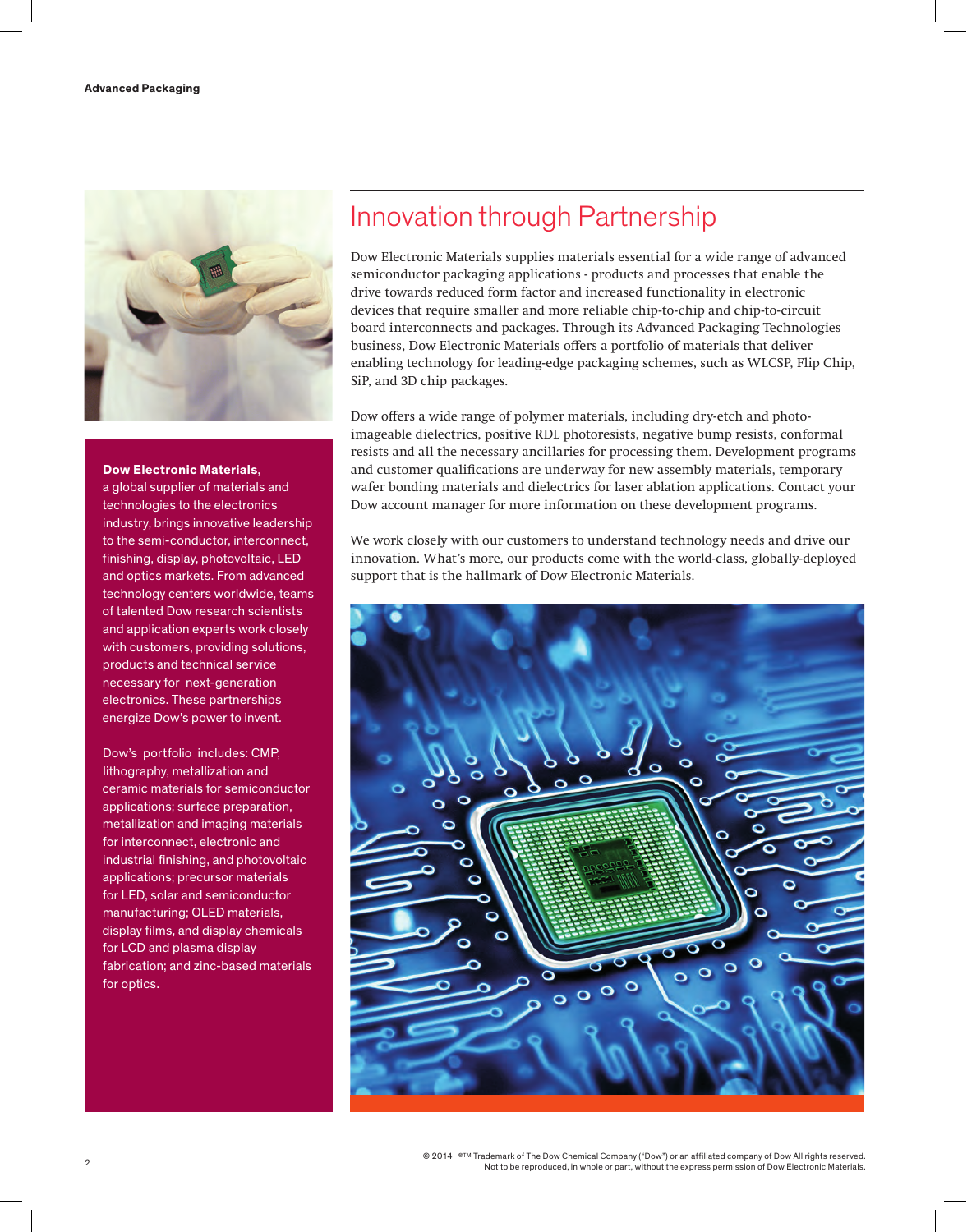# Dielectric Materials

Dow Electronic Materials offers two lines of dielectric materials specifically designed for a wide range of advanced packaging applications. CYCLOTENE™ Advanced Electronics Resins from Dow Electronic Materials are high-purity polymer solutions that are either photoimageable or dry-etch and

formulated as high-solids, low-viscosity solutions. INTERVIA™ Photodielectrics are spin-on, negative-tone permanent dielectric materials designed for use on wafers and organic/inorganic substrates.

### Application

| <b>DIELECTRIC</b>                                        | <b>Description</b>                                                      | <b>Film Thickness</b>                                                                             | <b>Mode of use</b>                                                 | <b>Cure temp</b>                                                     |  |
|----------------------------------------------------------|-------------------------------------------------------------------------|---------------------------------------------------------------------------------------------------|--------------------------------------------------------------------|----------------------------------------------------------------------|--|
| <b>DRY ETCH CYCLOTENE™ Advanced Electronics Resin</b>    |                                                                         |                                                                                                   |                                                                    |                                                                      |  |
| CYCLOTENE™ 3022-35                                       |                                                                         | $1.0 - 2.4$                                                                                       |                                                                    |                                                                      |  |
| CYCLOTENE™ 3022-46                                       |                                                                         | $2.4 - 5.8$                                                                                       |                                                                    |                                                                      |  |
| CYCLOTENE™ 3022-57                                       | Redistribution and or<br>protection Dielectric,                         | $5.7 - 15.6$                                                                                      | Track based Application,<br>Spin-on, Dry-etch Pattern              | $200 - 250^{\circ}$ C<br>$(< 100$ ppm $O2$ )                         |  |
| CYCLOTENE™ 3022-63                                       | Dry etch product offering                                               | $9.5 - 26.0$                                                                                      | (non Photo formulation)                                            |                                                                      |  |
| XUS 35077.00 Devel.<br>CYCLOTENE™                        |                                                                         | <b>Formulation Type</b><br>Dependent                                                              |                                                                    |                                                                      |  |
|                                                          |                                                                         | PHOTO Defined CYCLOTENE™ Advanced Electronics Resin (Negative Tone, Solvent Developed Dielectric) |                                                                    |                                                                      |  |
| CYCLOTENE™ 4022-25                                       |                                                                         | $0.8 - 1.8$                                                                                       |                                                                    |                                                                      |  |
| CYCLOTENE™ 4022-35                                       | Redistribution and or                                                   | $2.5 - 5.0$                                                                                       | Track based Application,<br>Spin-on, Photo Pattern                 | $200 - 250^{\circ}$ C<br>$(<$ 100ppm $O2$ )                          |  |
| CYCLOTENE™ 4024-40                                       | protection Dielectric,<br><b>Photo defined Solvent</b>                  | $3.5 - 7.5$                                                                                       | Solvent Develop Puddle<br>and dip capable,                         |                                                                      |  |
| CYCLOTENE™ 4026-46                                       | developed product.                                                      | $7.0 - 14.0$                                                                                      | Requires Fluorine/O <sub>2</sub><br>Plasma descum                  |                                                                      |  |
| XUS 35078.00 Dev.<br><b>CYCLOTENE</b>                    |                                                                         | <b>Formulation Type</b><br>Dependent                                                              |                                                                    |                                                                      |  |
|                                                          |                                                                         | PHOTO Defined CYCLOTENE™ Advanced Electronics Resin (Positive Tone, Aqueous Developed Dielectric) |                                                                    |                                                                      |  |
| CYCLOTENE™ P6001                                         | Redistribution and or<br>protection Dielectric<br>Photo defined spin on | $0.5 - 0.6$                                                                                       | Track based Application,<br>Spin-on, Photo Pattern                 | $200 - 250^{\circ}$ C                                                |  |
| CYCLOTENE™ 6505                                          | material for high resolution<br>applications.                           | $3.5 - 7.5$                                                                                       | Solvent Develop, Fluorine/O <sub>2</sub><br>Plasma Descum optional | $(< 100$ ppm O <sub>2</sub> )                                        |  |
|                                                          |                                                                         | PHOTO Defined InterVia™ Epoxy Resin (Negative Tone Aqueous Developed Dielectric)                  |                                                                    |                                                                      |  |
| INTERVIA™ 8023-2                                         | Redistribution and or                                                   | $4.0 - 8.0$                                                                                       | Track based Application,<br>Spin-on, Photo Pattern                 | $175 - 225^{\circ}$ C                                                |  |
| INTERVIA™ 8023-10                                        | protection Dielectric Photo<br>defined spin on material.                | $8.5 - 15.0$                                                                                      | Aqueous Puddle Develop,<br>O <sub>2</sub> Plasma Descum            | $\left(\leq 100$ ppm O <sub>2</sub> , optional,<br>Air cure capable) |  |
| <b>OPTL - Sacraficial Hard Mask Application Material</b> |                                                                         |                                                                                                   |                                                                    |                                                                      |  |
| XUS 35147.00                                             | Spin-on Hardmask<br><b>Application Material</b>                         | <b>Formulation Type</b><br>Dependent                                                              | Track Based, Spin-on<br>Hard mask                                  | 350-450°C<br>$(<$ 100ppm O <sub>2</sub> )                            |  |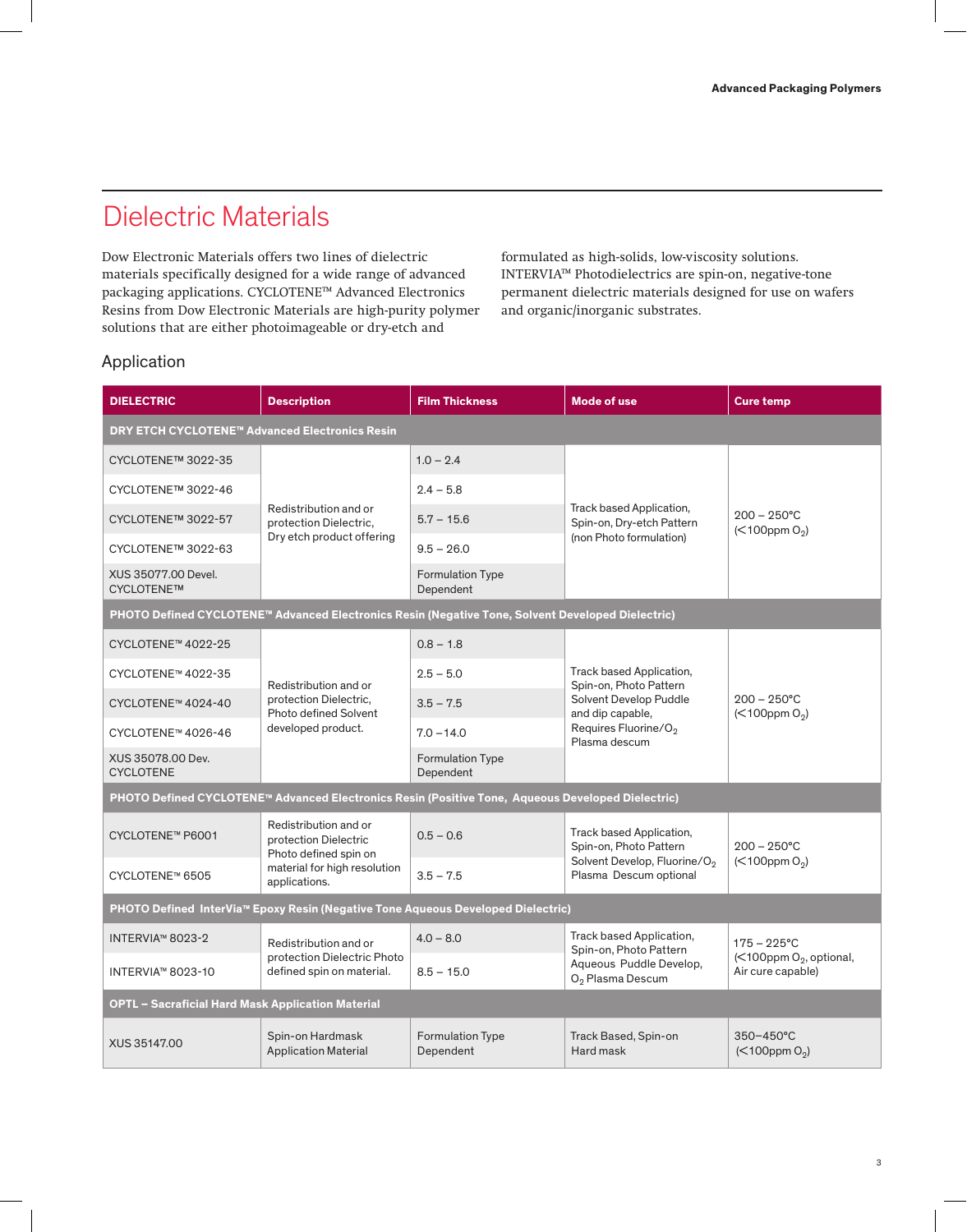# Physical Properties

| <b>DIELECTRIC</b>                                                                                 | <b>Viscosity</b><br>(cSt @ 25°C)        | <b>Dielectric</b><br>constant | <b>Dielectric</b><br>Loss@<br>100MHz       | <b>Moisture</b><br>Uptake<br>23C/45%<br>RH | <b>Modulus</b> | <b>Thermal</b><br>Stability,<br>$lt$ 1wt%<br>loss/hr | Elongation | Coeffi-<br>cient of<br>Thermal<br>Expansion<br>(CTE) | <b>Residual</b><br><b>Stress</b> | <b>Glass</b><br>Trans.<br>Temp.<br>Tg) |  |  |  |  |  |  |  |
|---------------------------------------------------------------------------------------------------|-----------------------------------------|-------------------------------|--------------------------------------------|--------------------------------------------|----------------|------------------------------------------------------|------------|------------------------------------------------------|----------------------------------|----------------------------------------|--|--|--|--|--|--|--|
| <b>DRY ETCH CYCLOTENE™ Advanced Electronics Resin</b>                                             |                                         |                               |                                            |                                            |                |                                                      |            |                                                      |                                  |                                        |  |  |  |  |  |  |  |
| CYCLOTENE™ 3022-35                                                                                | 14                                      |                               |                                            |                                            |                |                                                      |            |                                                      |                                  |                                        |  |  |  |  |  |  |  |
| CYCLOTENE™ 3022-46                                                                                | 52                                      |                               |                                            |                                            |                |                                                      |            |                                                      |                                  |                                        |  |  |  |  |  |  |  |
| CYCLOTENE™ 3022-57                                                                                | 258                                     | 2.65@<br>1 MHZ                | 0.0008<br>@ 1 MHz                          | < 0.2%                                     | 2.8 GPa        | $>300^{\circ}$ C                                     | 8%         | 42ppm/°C                                             | 28 MPa                           | $>350^{\circ}$ C                       |  |  |  |  |  |  |  |
| CYCLOTENE™ 3022-63                                                                                | 870                                     | 2.5@<br>10 GHz                | 0.002@<br>$10$ GHz                         |                                            |                |                                                      |            |                                                      |                                  |                                        |  |  |  |  |  |  |  |
| XUS 35077.00 Devel.<br>CYCLOTENE™                                                                 | Formulation<br>Type<br>Dependent        |                               |                                            |                                            |                |                                                      |            |                                                      |                                  |                                        |  |  |  |  |  |  |  |
| PHOTO Defined CYCLOTENE™ Advanced Electronics Resin (Negative Tone, Solvent Developed Dielectric) |                                         |                               |                                            |                                            |                |                                                      |            |                                                      |                                  |                                        |  |  |  |  |  |  |  |
| CYCLOTENE™ 4022-25                                                                                | 36                                      |                               |                                            |                                            |                |                                                      |            |                                                      |                                  |                                        |  |  |  |  |  |  |  |
| CYCLOTENE™ 4022-35                                                                                | 192                                     |                               | 0.0008<br>@ 1 MHz<br>$0.002$ @<br>$10$ GHz | $< 0.2\%$                                  | 2.8 GPa        | $>300^{\circ}$ C                                     | 8%         | 42ppm/°C                                             | 28 MPa                           | $>$ 350 $^{\circ}$ C                   |  |  |  |  |  |  |  |
| CYCLOTENE™ 4024-40                                                                                | 350                                     | 2.65@<br>1 MHZ                |                                            |                                            |                |                                                      |            |                                                      |                                  |                                        |  |  |  |  |  |  |  |
| CYCLOTENE™ 4026-46                                                                                | 1100                                    | 2.5@<br>10 GHz                |                                            |                                            |                |                                                      |            |                                                      |                                  |                                        |  |  |  |  |  |  |  |
| XUS 35078.00 Dev.<br><b>CYCLOTENE</b>                                                             | Formulation<br><b>Type</b><br>Dependent |                               |                                            |                                            |                |                                                      |            |                                                      |                                  |                                        |  |  |  |  |  |  |  |
| PHOTO Defined CYCLOTENE™ Advanced Electronics Resin (Positive Tone, Aqueous Developed Dielectric) |                                         |                               |                                            |                                            |                |                                                      |            |                                                      |                                  |                                        |  |  |  |  |  |  |  |
| CYCLOTENE™ P6001                                                                                  | 6                                       | 3.0                           | 0.009                                      | 1.0%                                       | 3.6 GPa        | 290°C                                                | 11%        | 55ppm/°C                                             | 31 MPa                           | $>$ 390 $^{\circ}$ C                   |  |  |  |  |  |  |  |
| CYCLOTENE™ 6505                                                                                   | 190                                     | 3.2                           | 0.015                                      | 1.1%                                       | 2.9 GPa        | 290°C                                                | 13%        | 45ppm/°C                                             | 29 MPa                           |                                        |  |  |  |  |  |  |  |
| PHOTO Defined InterVia™ Epoxy Resin (Negative Tone Aqueous Developed Dielectric)                  |                                         |                               |                                            |                                            |                |                                                      |            |                                                      |                                  |                                        |  |  |  |  |  |  |  |
| INTERVIA™ 8023-2                                                                                  | 200                                     | 3.6                           | $4.0 - 8.0$                                |                                            |                |                                                      |            |                                                      |                                  |                                        |  |  |  |  |  |  |  |
| INTERVIA™ 8023-10                                                                                 | 1000                                    | (1MHz)                        | $8.5 - 15.0$                               | 0.5%                                       | 4.0 GPa        | $240^{\circ}$ C                                      | 5%         | 59ppm/°C                                             | 31 MPa                           | 183°C                                  |  |  |  |  |  |  |  |
| OPTL - Sacraficial Hard Mask Application Material                                                 |                                         |                               |                                            |                                            |                |                                                      |            |                                                      |                                  |                                        |  |  |  |  |  |  |  |
| XUS 35147.00                                                                                      | Formulation<br><b>Type</b><br>Dependent | N/A                           | N/A                                        | 0.24%                                      | 3.3 GPa        | $>450^{\circ}$ C                                     | <b>NA</b>  | 62ppm                                                | 60 MPa                           | >490°C                                 |  |  |  |  |  |  |  |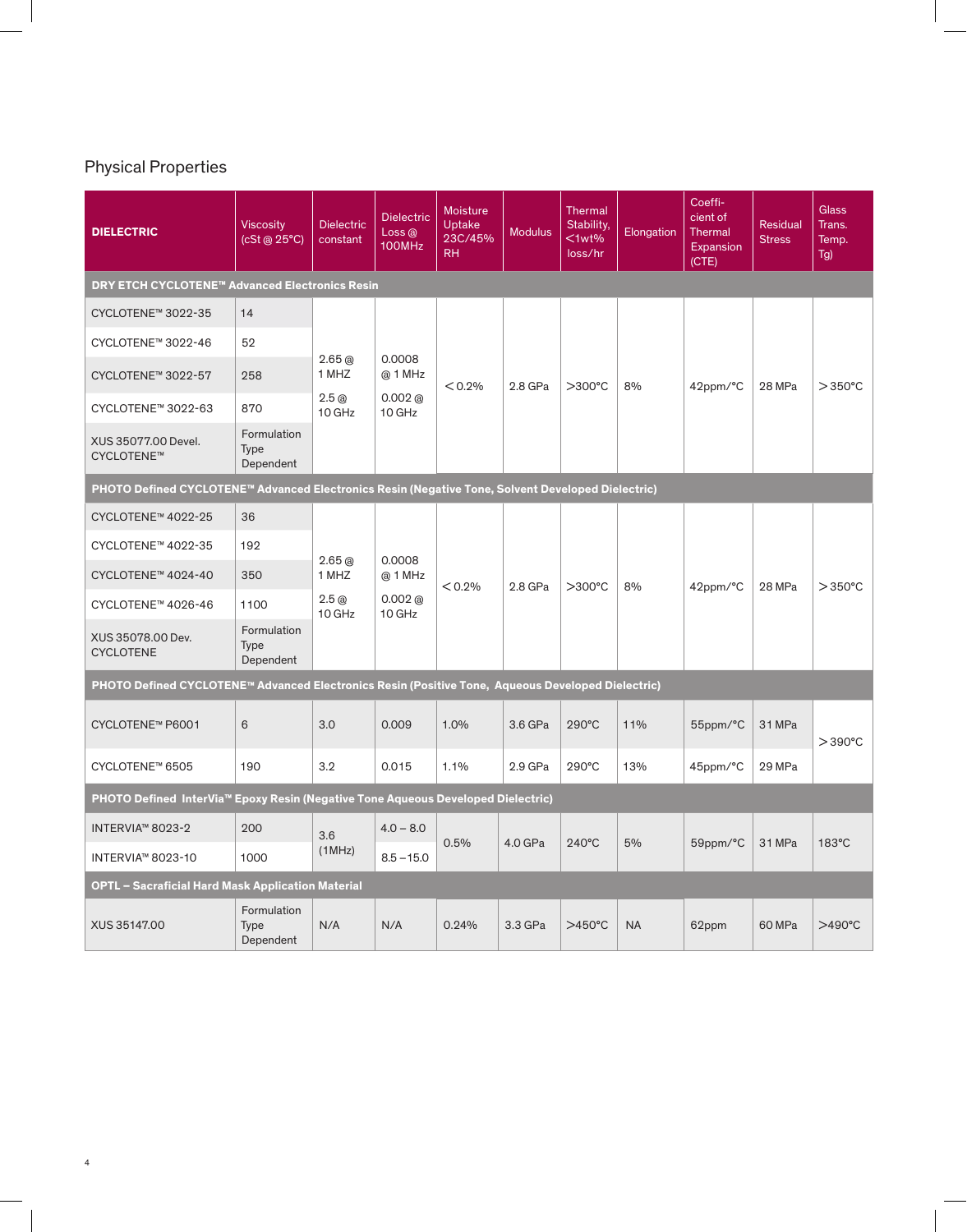## Litho Capability

| <b>DIELECTRIC</b>                                                                                 | <b>Film Thickness</b><br>Range                                         | Tone                 | <b>UV Sensitivity</b>                         | Via Resolution/<br><b>Feature Size</b> | Via Aspect ratio     | Side Wall slope      |  |  |
|---------------------------------------------------------------------------------------------------|------------------------------------------------------------------------|----------------------|-----------------------------------------------|----------------------------------------|----------------------|----------------------|--|--|
| <b>DRY ETCH CYCLOTENE™ Advanced Electronics Resin</b>                                             |                                                                        |                      |                                               |                                        |                      |                      |  |  |
| CYCLOTENE™ 3022-35                                                                                |                                                                        |                      |                                               |                                        |                      |                      |  |  |
| CYCLOTENE™ 3022-46                                                                                |                                                                        |                      |                                               |                                        |                      |                      |  |  |
| CYCLOTENE™ 3022-57                                                                                |                                                                        | NA-Non               | NA-Non                                        | NA-Non                                 | NA-Non               | NA-Non               |  |  |
| CYCLOTENE™ 3022-63                                                                                | $< 1.0 - 26.0$<br>Photo prod.                                          |                      | Photo prod.                                   | Photo prod.                            | Photo prod.          | Photo prod.          |  |  |
| XUS 35077.00 Devel.<br>CYCLOTENE™                                                                 |                                                                        |                      |                                               |                                        |                      |                      |  |  |
| PHOTO Defined CYCLOTENE™ Advanced Electronics Resin (Negative Tone, Solvent Developed Dielectric) |                                                                        |                      |                                               |                                        |                      |                      |  |  |
| CYCLOTENE™ 4022-25                                                                                |                                                                        |                      | Broad band (i,g,h),<br>Dichromatic (g,h)      | $15 \mu m$ (5 $\mu m$ FT)              | 1:3                  | 45°                  |  |  |
| CYCLOTENE™ 4022-35                                                                                |                                                                        | Negative             |                                               |                                        |                      |                      |  |  |
| CYCLOTENE™ 4024-40                                                                                | $0.8 - 30.0$                                                           |                      |                                               |                                        |                      |                      |  |  |
| CYCLOTENE™ 4026-46                                                                                |                                                                        |                      | and<br>monochromatic (i)                      |                                        |                      |                      |  |  |
| XUS 35078.00 Dev.<br><b>CYCLOTENE</b>                                                             |                                                                        |                      |                                               |                                        |                      |                      |  |  |
| PHOTO Defined CYCLOTENE™ Advanced Electronics Resin (Positive Tone, Aqueous Developed Dielectric) |                                                                        |                      |                                               |                                        |                      |                      |  |  |
| CYCLOTENE™ P6001                                                                                  | $0.6 - 1.0 \mu m$ for<br>spin coat $(3-5 \mu m)$<br>extrusion coating) | Positive             | Broad band (i,g,h)<br>or<br>monochromatic (i) | $<$ 5 µm (5 µm FT)                     | >1:1                 | $65 - 70^{\circ}$    |  |  |
| CYCLOTENE™ 6505                                                                                   | $3.5 - 7.5$ µm (single<br>spin coat), $12-14$<br>um for double coat    | Positive             | Broad band (i,g,h)<br>or<br>monochromatic (i) | $<$ 5 µm (5 µm FT)                     | >1:1                 | $65 - 70^{\circ}$    |  |  |
| PHOTO Defined InterVia™ Epoxy Resin (Negative Tone Aqueous Developed Dielectric)                  |                                                                        |                      |                                               |                                        |                      |                      |  |  |
| INTERVIA™ 8023-2                                                                                  | $3.5 - 15$                                                             | Negative             | Broad band (i,g,h)                            | 20 µm (10 µm FT)                       | 1:2                  | $75 - 80^\circ$      |  |  |
| INTERVIA™ 8023-10                                                                                 |                                                                        |                      |                                               |                                        |                      |                      |  |  |
| <b>OPTL - Sacraficial Hard Mask Application Material</b>                                          |                                                                        |                      |                                               |                                        |                      |                      |  |  |
| XUS 35147.00                                                                                      | $< 1$ um                                                               | Non Photo<br>product | Non Photo<br>product                          | Non Photo<br>product                   | Non Photo<br>product | Non Photo<br>product |  |  |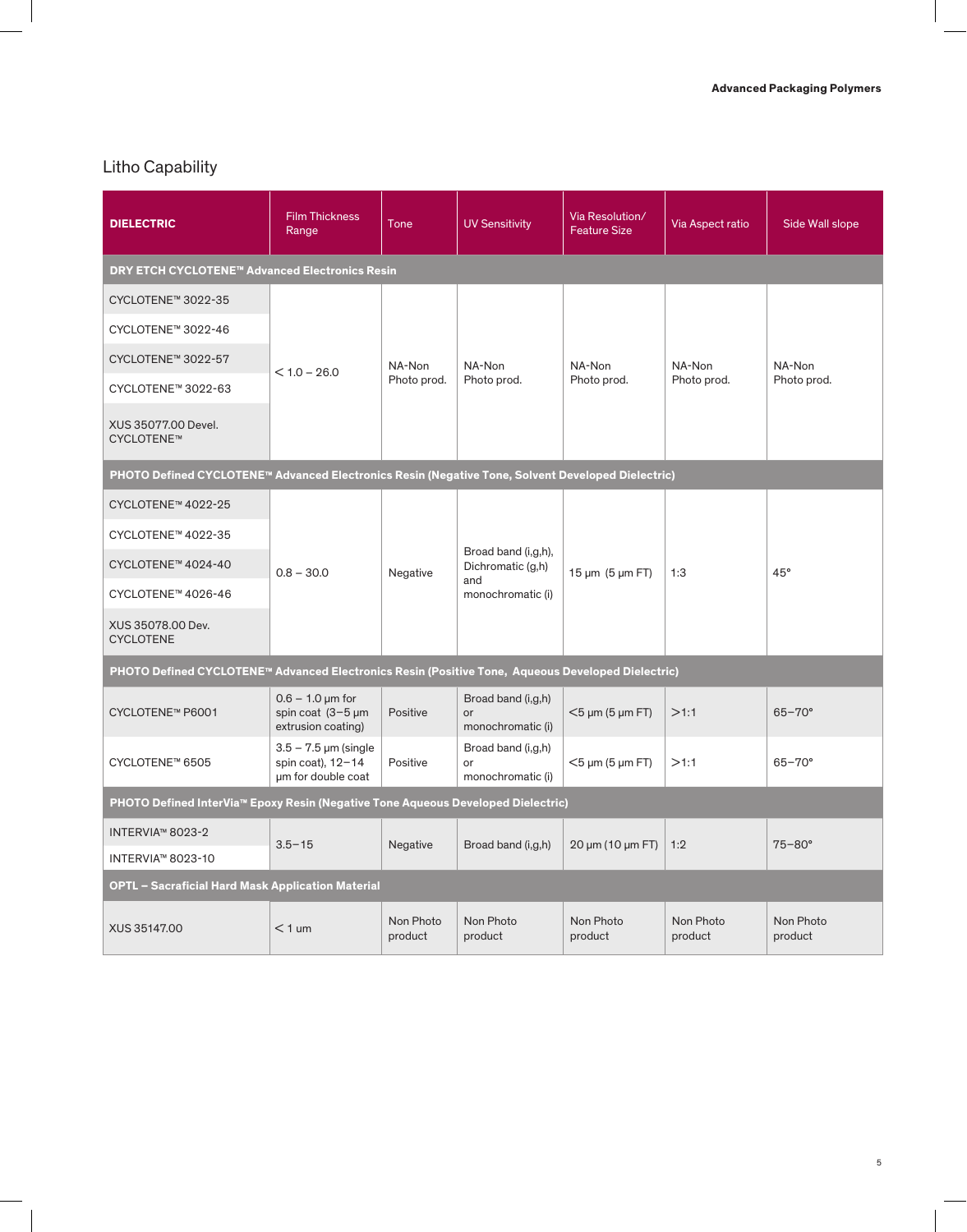# Logistics

| <b>DIELECTRIC</b>                                                                                 | Supporting<br><b>Ancillary products</b>                                     | Availability<br>Package size |                                                  | Shipping Cond.        | Storage Cond.                              | Product<br>shelf life                       |
|---------------------------------------------------------------------------------------------------|-----------------------------------------------------------------------------|------------------------------|--------------------------------------------------|-----------------------|--------------------------------------------|---------------------------------------------|
| <b>DRY ETCH CYCLOTENE™ Advanced Electronics Resin</b>                                             |                                                                             |                              |                                                  |                       |                                            |                                             |
| CYCLOTENE™ 3022-35                                                                                |                                                                             |                              | 0.8 kg (amber Glass)<br>3.5 kg (amber Glass)     |                       |                                            |                                             |
| CYCLOTENE™ 3022-46                                                                                | • Adhesion Promoter                                                         | In Stock                     | 0.8 kg (amber Glass)<br>3.5 kg (amber Glass)     |                       |                                            |                                             |
| CYCLOTENE™ 3022-57                                                                                | AP3000<br>• Adhesion Promoter<br>AP8000                                     | Make to order                | 0.8 kg (amber Glass)<br>3.5 kg (HDPE)            | Room<br>Temperature   | Room<br>Temperature                        | 2 years                                     |
| CYCLOTENE™ 3022-63                                                                                | • Rinse T1100                                                               | Make to order                | 0.8 kg (amber Glass)<br>3.5 kg (HDPE)            |                       |                                            |                                             |
| XUS 35077.00 Devel.<br>CYCLOTENE™                                                                 |                                                                             | Make to order                | 0.8 kg (amber Glass)                             |                       |                                            |                                             |
| PHOTO Defined CYCLOTENE™ Advanced Electronics Resin (Negative Tone, Solvent Developed Dielectric) |                                                                             |                              |                                                  |                       |                                            |                                             |
| CYCLOTENE™ 4022-25                                                                                |                                                                             | In Stock                     | 0.8 kg (amber Glass)                             |                       | Cold Storage:<br>-15 to -25°C<br>(Freezer) | 1 year                                      |
| CYCLOTENE™ 4022-35                                                                                | • Adhesion Promoter<br>AP3000                                               | In Stock                     | 0.9 kg (amber Glass)                             | "Drv ice"<br>Package  |                                            |                                             |
| CYCLOTENE™ 4024-40                                                                                | • Adhesion Promoter<br>AP8000<br>• Developer DS2100                         | In Stock                     | 0.9 kg (amber Glass)                             |                       |                                            |                                             |
| CYCLOTENE™ 4026-46                                                                                | (puddle)<br>• Developer DS3000                                              | In Stock                     | 0.9 kg (amber Glass)                             |                       |                                            |                                             |
| XUS 35078.00 Dev.<br><b>CYCLOTENE</b>                                                             | (tank)<br>• Rinse T1100                                                     | Make to order                | 0.8 kg (amber Glass)                             |                       |                                            | 18 months                                   |
| PHOTO Defined CYCLOTENE™ Advanced Electronics Resin (Positive Tone, Aqueous Developed Dielectric) |                                                                             |                              |                                                  |                       |                                            |                                             |
| CYCLOTENE™ P6001                                                                                  | • Adhesion Promoter<br>AP9000S<br>• MICROPOSIT™                             | Make to order                | 0.8 kg (amber Glass)<br>3.5 kg (ambler<br>Glass) | "Blue ice"            | Cold Storage:                              | 13 months<br>$(400 \text{ days})$           |
| CYCLOTENE™ 6505                                                                                   | EBR 10-A Edge<br><b>Bead Remover</b><br>• CD-26 Developer                   | In Stock                     | 1 qt (amber Glass)<br>1 gal (amber Glass)        | Package               | (Target - 15°C)                            | 1 year                                      |
| PHOTO Defined InterVia™ Epoxy Resin (Negative Tone Aqueous Developed Dielectric)                  |                                                                             |                              |                                                  |                       |                                            |                                             |
| INTERVIA™ 8023-2<br>INTERVIA™ 8023-10                                                             | • MICROPOSITTM<br>EBR 10-A Edge<br><b>Bead Remover</b><br>• CD-26 Developer | Make to order                | 1.0 kg (Plastic)                                 | "Blue ice"<br>Package | Cold Storage<br>(Target 4°C)               | $4-6$ months<br>from Date of<br>manufacture |
| <b>OPTL - Sacraficial Hard Mask Application Material</b>                                          |                                                                             |                              |                                                  |                       |                                            |                                             |
| XUS 35147.00                                                                                      | <b>Adhesion Promoter</b><br>AP6300                                          | Make to order                | 0.9 kg (NowPak)<br>3.8 kg (NowPak)               | Room<br>Temperature   | Cold Storage<br>(Target 4YC)               | 27 months                                   |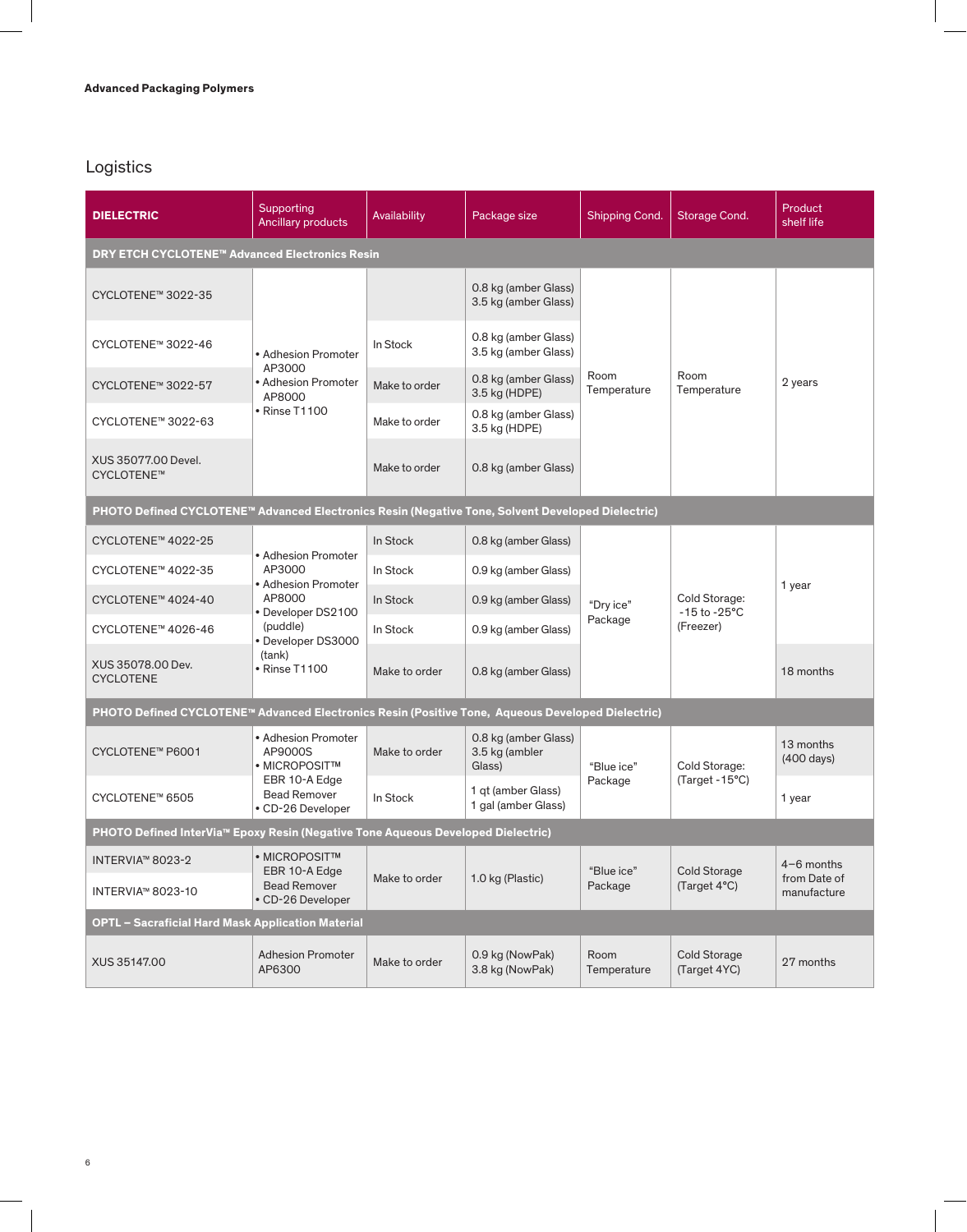# Photoresist Materials

Dow Electronic Materials offers positive- and negative-tone photoresists that are ideally suited for wafer-level packaging applications. Dow's liquid, single-spin i-line, g-line and broadband compatible photoresists that cover a wide range of

thicknesses necessary to meet the requirements of a variety of advanced packaging applications. Our electrodeposited 3D photoresists have excellent conformal properties, making them ideal for substrates with complex geometries.

### Application

| <b>PHOTORESIST</b>                  | <b>Description</b>                                                                                                                                      | <b>Film Thickness</b>                                                                         | Mode of use                                                               | Cure<br>temp |
|-------------------------------------|---------------------------------------------------------------------------------------------------------------------------------------------------------|-----------------------------------------------------------------------------------------------|---------------------------------------------------------------------------|--------------|
| <b>Positive Tone RDL Resist</b>     |                                                                                                                                                         |                                                                                               |                                                                           |              |
| SPR220-1.2                          | Spin-on positive-tone photo resist for Front and<br>Back end of line (FEOL & BEOL) pattern applica-<br>tions and wet/dry silicon etch (RIE) protection. | $0.8 - 1.6$                                                                                   | Track based Application, Spin-on,<br>Photo Pattern Aqueous Puddle Develop | <b>NA</b>    |
| SPR220-3.0                          | Spin-on positive-tone photo resist for Front and<br>Back end of line (FEOL & BEOL) pattern applica-<br>tions and wet/dry silicon etch (RIE) protection. | $2.5 - 4.6$                                                                                   | Track based Application, Spin-on, Photo<br>Pattern Aqueous Puddle Develop | <b>NA</b>    |
| SPR220-4.0                          | Spin-on positive-tone photo resist for Front and<br>Back end of line (FEOL & BEOL) pattern applica-<br>tions and wet/dry silicon etch (RIE) protection. | $3.5 - 6.5$                                                                                   | Track based Application, Spin-on,<br>Photo Pattern Aqueous Puddle Develop | <b>NA</b>    |
| SPR220-4.5                          | Spin-on positive-tone photo resist for Front and<br>Back end of line (FEOL & BEOL) pattern applica-<br>tions and wet/dry silicon etch (RIE) protection. | $4.1 - 7.7$                                                                                   | Track based Application, Spin-on,<br>Photo Pattern Aqueous Puddle Develop | <b>NA</b>    |
| SPR220-7.0                          | Spin-on positive-tone photo resist for Front and<br>Back end of line (FEOL & BEOL) pattern applica-<br>tions and wet/dry silicon etch (RIE) protection. | $6.9 - 13.0$                                                                                  | Track based Application, Spin-on,<br>Photo Pattern Aqueous Puddle Develop | <b>NA</b>    |
| SYSTEM 827                          | Spin-on positive-tone photo resist for Front and<br>Back end of line (FEOL & BEOL) pattern applica-<br>tions and wet/dry silicon etch (RIE) protection. | $2.9 - 5.5$                                                                                   | Track based Application, Spin-on,<br>Photo Pattern Aqueous Puddle Develop | <b>NA</b>    |
| <b>Negative Tone Bump Resist</b>    |                                                                                                                                                         |                                                                                               |                                                                           |              |
| <b>BPR-65A</b>                      | Spin-on Negative-tone photo resist for BEOL<br>Bump resist applications.                                                                                | $35 - 55 \,\mu m$<br>(double coat<br>capable for<br><b>Film thickness</b><br>$60 - 110 \mu m$ | Track based Application, Spin-on,<br>Photo Pattern Aqueous Puddle Develop | <b>NA</b>    |
| Shipley BPR-100                     | Thick spin-on Bump Plating Resist, > 50 µm Film<br>thickness and back side protection applications                                                      | $60 - 80 \mu m$                                                                               |                                                                           | <b>NA</b>    |
| <b>CONFORMAL Resist (Neg./Pos.)</b> |                                                                                                                                                         |                                                                                               |                                                                           |              |
| <b>INTERVIA™ 3D-N</b>               | Electrophoretic photo resist supporting,<br>negative tone for RDL applications on conductive<br>topographical surfaces.                                 | $5.0 - 15$                                                                                    | Electroporetic Deposition, Photo Pattern,                                 | <b>NA</b>    |
| <b>INTERVIA™ 3D-P</b>               | Electrophoretic photo resist supporting,<br>Positive tone for RDL applications on conductive<br>topographical surfaces.                                 | $3.5 - 12$                                                                                    | Heated organic acid aqueous dip or<br>spray develop                       | <b>NA</b>    |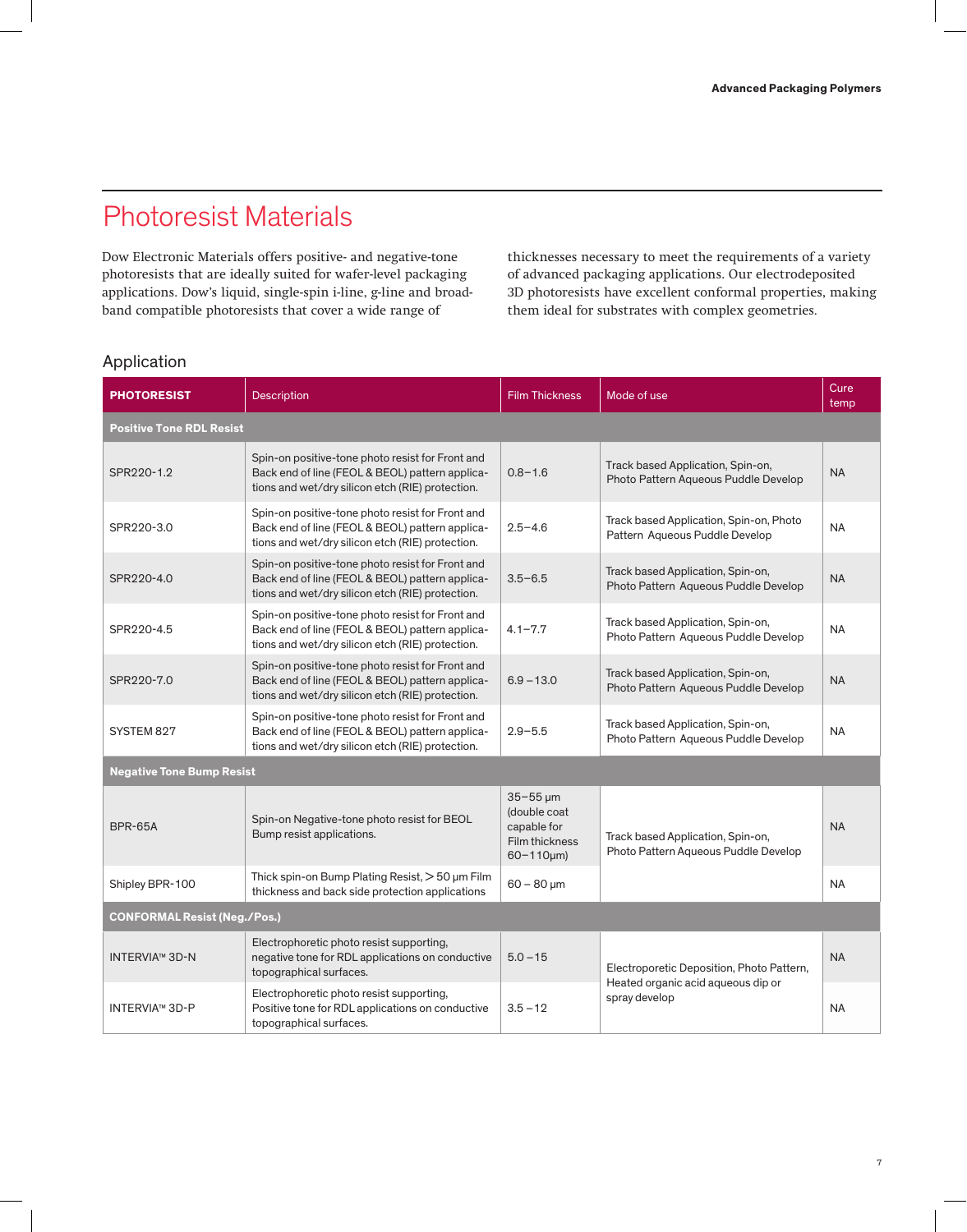## Litho Capability

| <b>PHOTORESIST</b>                  | <b>Viscosity</b><br>(cSt @ 25°C)                          | <b>Film Thickness</b><br>Range   | <b>Tone</b> | <b>UV Sensitivity</b>                                               | Via Resolution/<br><b>Feature Size</b> | Via Aspect ratio                            | <b>Side Wall</b><br>slope |
|-------------------------------------|-----------------------------------------------------------|----------------------------------|-------------|---------------------------------------------------------------------|----------------------------------------|---------------------------------------------|---------------------------|
| <b>Positive Tone RDL Resist</b>     |                                                           |                                  |             |                                                                     |                                        |                                             |                           |
| SPR220-1.2                          | $11.5 - 12.1$                                             | $0.8 - 1.6$                      | Positive    | Monochromatic<br>(i-Line and g-Line)<br>and Broad band<br>(i,g,h)   |                                        | See Datasheet for Lithographic Capabilities |                           |
| SPR220-3.0                          | $44.7 - 50.9$                                             | $2.5 - 4.6$                      | Positive    | Monochromatic<br>(i-Line and g-Line)<br>and Broad band<br>(i, g, h) |                                        | See Datasheet for Lithographic Capabilities |                           |
| SPR220-4.0                          | $80.5 - 91.5$                                             | $3.5 - 6.5$                      | Positive    | Monochromatic<br>(i-Line and g-Line)<br>and Broad band<br>(i, g, h) |                                        | See Datasheet for Lithographic Capabilities |                           |
| SPR220-4.5                          | $116.7 - 130.2$                                           | $4.1 - 7.7$                      | Positive    | Monochromatic<br>(i-Line and g-Line)<br>and Broad band<br>(i,g,h)   |                                        | See Datasheet for Lithographic Capabilities |                           |
| SPR220-7.0                          | $388.3 - 458.9$                                           | $6.9 - 13.0$                     | Positive    | Monochromatic<br>(i-Line and g-Line)<br>and Broad band<br>(i, g, h) |                                        | See Datasheet for Lithographic Capabilities |                           |
| SYSTEM 827                          | $72 - 75$                                                 | $2.9 - 5.5$                      | Positive    | Monochromatic<br>(i-Line and g-Line)<br>and Broad band<br>(i, g, h) |                                        | See Datasheet for Lithographic Capabilities |                           |
| <b>Negative Tone Bump Resist</b>    |                                                           |                                  |             |                                                                     |                                        |                                             |                           |
| BPR-65A                             | 4000                                                      | $35 - 55$ µm<br>(single spin)    | Negative    | Monochromatic<br>(i-Line and g-Line)<br>and Broad band<br>(i, g, h) |                                        | See Datasheet for Lithographic Capabilities |                           |
| Shipley BPR-100                     | 6500                                                      | $60 - 80 \mu m$<br>(single spin) | Negative    | Broad band (i,g,h)                                                  |                                        |                                             |                           |
| <b>CONFORMAL Resist (Neg./Pos.)</b> |                                                           |                                  |             |                                                                     |                                        |                                             |                           |
| <b>INTERVIA™ 3D-N</b>               | $9 - 11%$ (working<br>solution) 15% solids<br>Concentrate | $5.0 - 15$                       | Negative    | Monochromatic<br>(i-Line and g-Line)<br>and Broad band<br>(i, g, h) |                                        | See Datasheet for Lithographic Capabilities |                           |
| <b>INTERVIA™ 3D-P</b>               | 9-11% (working<br>solution) 20%<br>solids Concentrate     | $3.5 - 12$                       |             |                                                                     |                                        |                                             |                           |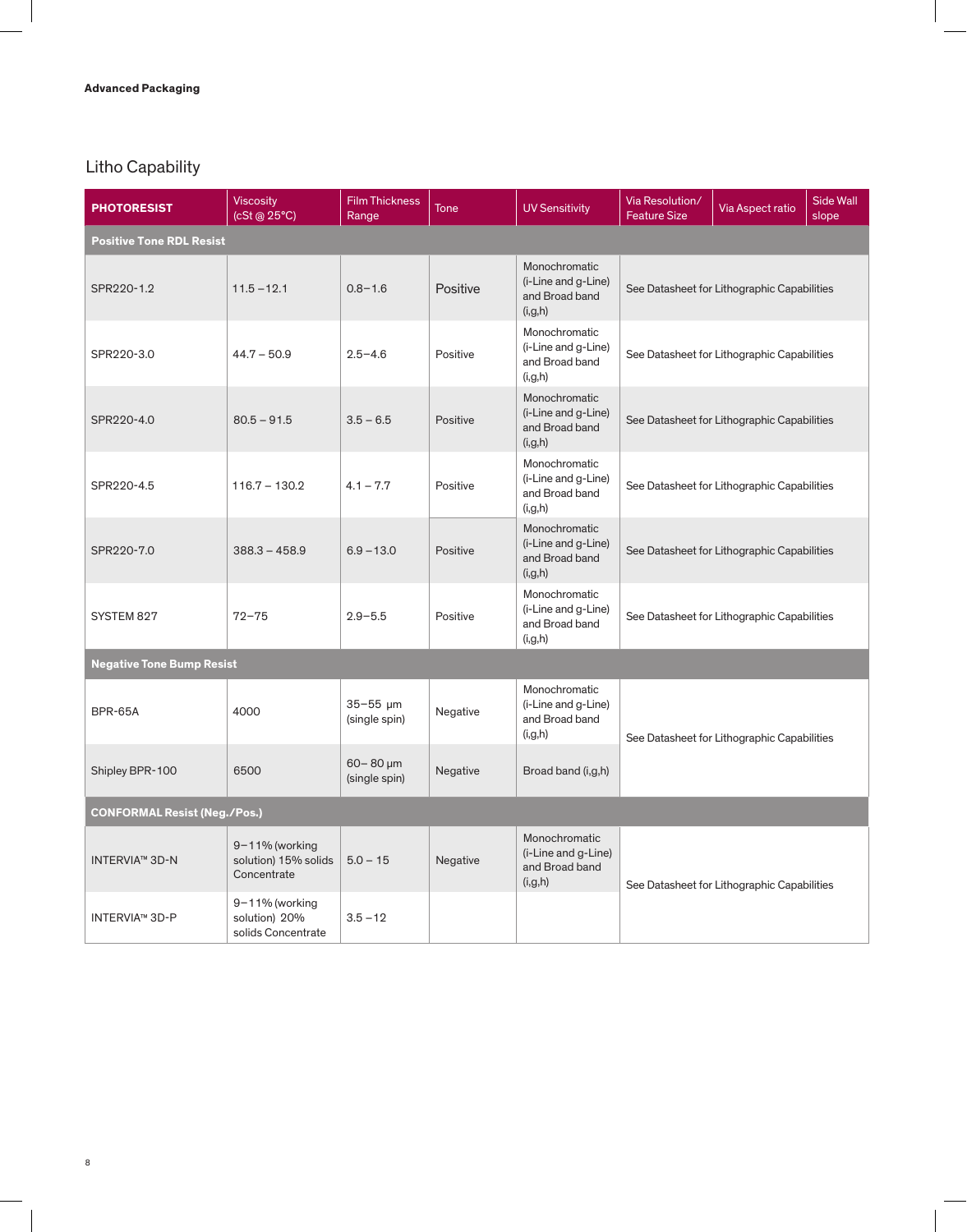# Logistics

| <b>PHOTORESIST</b>                  | <b>Supporting Ancillary products</b>                                                                                                                                                                                           | Availability  | Package size              | Shipping<br>Cond.                             | Storage Cond.                         | Product<br>shelf life |
|-------------------------------------|--------------------------------------------------------------------------------------------------------------------------------------------------------------------------------------------------------------------------------|---------------|---------------------------|-----------------------------------------------|---------------------------------------|-----------------------|
| <b>Positive Tone RDL Resist</b>     |                                                                                                                                                                                                                                |               |                           |                                               |                                       |                       |
| SPR220-1.2                          | EBR10A (coat Bowl Solvent) MICROPOSIT<br>MFCD-26 (Puddle Developer) MICROPOSIT<br>MFCD-26A (surfactant based Puddle Dev.)<br>MICROPOSIT MF24A (lower conc. Surfact.<br>Based Puddle Developer) Remover 1165A<br>(Film Remover) | Make to order | 1 qt or 1 gal             | "Blue ice"<br>Package                         | $5 - 10^{\circ}$ C                    | 365 days              |
| SPR220-3.0                          | EBR10A (coat Bowl Solvent) MICROPOSIT<br>MFCD-26 (Puddle Developer) MICROPOSIT<br>MFCD-26A (surfactant based Puddle Dev.)<br>MICROPOSIT MF24A (lower conc. Surfact.<br>Based Puddle Developer) Remover 1165A<br>(Film Remover) | Make to order | 1 qt or 1 gal             | "Blue ice"<br>Package                         | $5 - 10^{\circ}$ C                    | 365 days              |
| SPR220-4.0                          | EBR10A (coat Bowl Solvent) MICROPOSIT<br>MFCD-26 (Puddle Developer) MICROPOSIT<br>MFCD-26A (surfactant based Puddle Dev.)<br>MICROPOSIT MF24A (lower conc. Surfact.<br>Based Puddle Developer) Remover 1165A<br>(Film Remover) | Make to order | 1 qt, 1 gal,<br>$2.5$ gal | "Blue ice"<br>Package                         | $5 - 10^{\circ}$ C                    | 365 days              |
| SPR220-4.5                          | EBR10A (coat Bowl Solvent) MICROPOSIT<br>MFCD-26 (Puddle Developer) MICROPOSIT<br>MFCD-26A (surfactant based Puddle Dev.)<br>MICROPOSIT MF24A (lower conc. Surfact.<br>Based Puddle Developer) Remover 1165A<br>(Film Remover) | Make to order | 1 qt, 1 gal,<br>$2.5$ gal | "Blue ice"<br>Package                         | $5 - 10^{\circ}$ C                    | 365 days              |
| SPR220-7.0                          | EBR10A (coat Bowl Solvent) MICROPOSIT<br>MFCD-26 (Puddle Developer) MICROPOSIT<br>MFCD-26A (surfactant based Puddle Dev.)<br>MEGAPOSIT MF24A (lower conc. Surfact.<br>Based Puddle Developer) Remover 1165A<br>(Film Remover)  | Make to order | 1 gal                     | "Blue ice"<br>Package                         | $5 - 10^{\circ}$ C                    | 365 days              |
| SYSTEM 827                          | EBR10A (coat Bowl Solvent) MICROPOSIT<br>MFCD-26 (Puddle Developer) MICROPOSIT<br>MFCD-26A (surfactant based Puddle Dev.)<br>MEGAPOSIT MF24A (lower conc. Surfact.<br>Based Puddle Developer) Remover 1165A<br>(Film Remover)  | Make to order | 1 gal                     | "Blue ice"<br>Package                         | $10 - 20^{\circ}$ C<br>$(50 - 68$ °F) | 365 days              |
| <b>Negative Tone Bump Resist</b>    |                                                                                                                                                                                                                                |               |                           |                                               |                                       |                       |
| BPR-65A                             | EBR10A (coat Bowl Solvent) CD-26 (Puddle<br>Developer) BPR Photostripper (Film Remover)                                                                                                                                        | Make to order | 1 L or 1 gal              | "Blue ice"<br>Package                         | $5 - 15^{\circ}$ C                    | 180 days              |
| Shipley BPR-100                     | EBR10A (coat Bowl Solvent) EAGLE 2005<br>Developer (Dip/spray developer concentrate)<br><b>BPR Photostripper (Film Remover)</b>                                                                                                | Make to order | 1 L or 1 gal              | "Blue ice"<br>Package                         | $5 - 15^{\circ}$ C                    | 180 days              |
| <b>CONFORMAL Resist (Neg./Pos.)</b> |                                                                                                                                                                                                                                |               |                           |                                               |                                       |                       |
| <b>INTERVIA™ 3D-N</b>               | PREPOSIT 24A Spray cleaner EAGLE 2005<br>Developer (Dip/spray developer concentrate)<br><b>BPR Photostripper (Film Remover)</b>                                                                                                | Make to order | 1 L, 1 gal, 20 L          | $10 - 32$ °C<br>$(50^{\circ} - 90^{\circ} F)$ | $10 - 32$ °C<br>$(50 - 90^{\circ} F)$ | 365 days              |
| <b>INTERVIA™ 3D-P</b>               | PREPOSIT 24A Spray cleaner CD-26 (Puddle<br>Developer) BPR Photostripper (Film Remover)                                                                                                                                        | Make to order | 1 L, 1 gal, 20 L          | $10 - 32$ °C<br>$(50^{\circ} - 90^{\circ} F)$ | $5 - 15$ °C                           | 180 days              |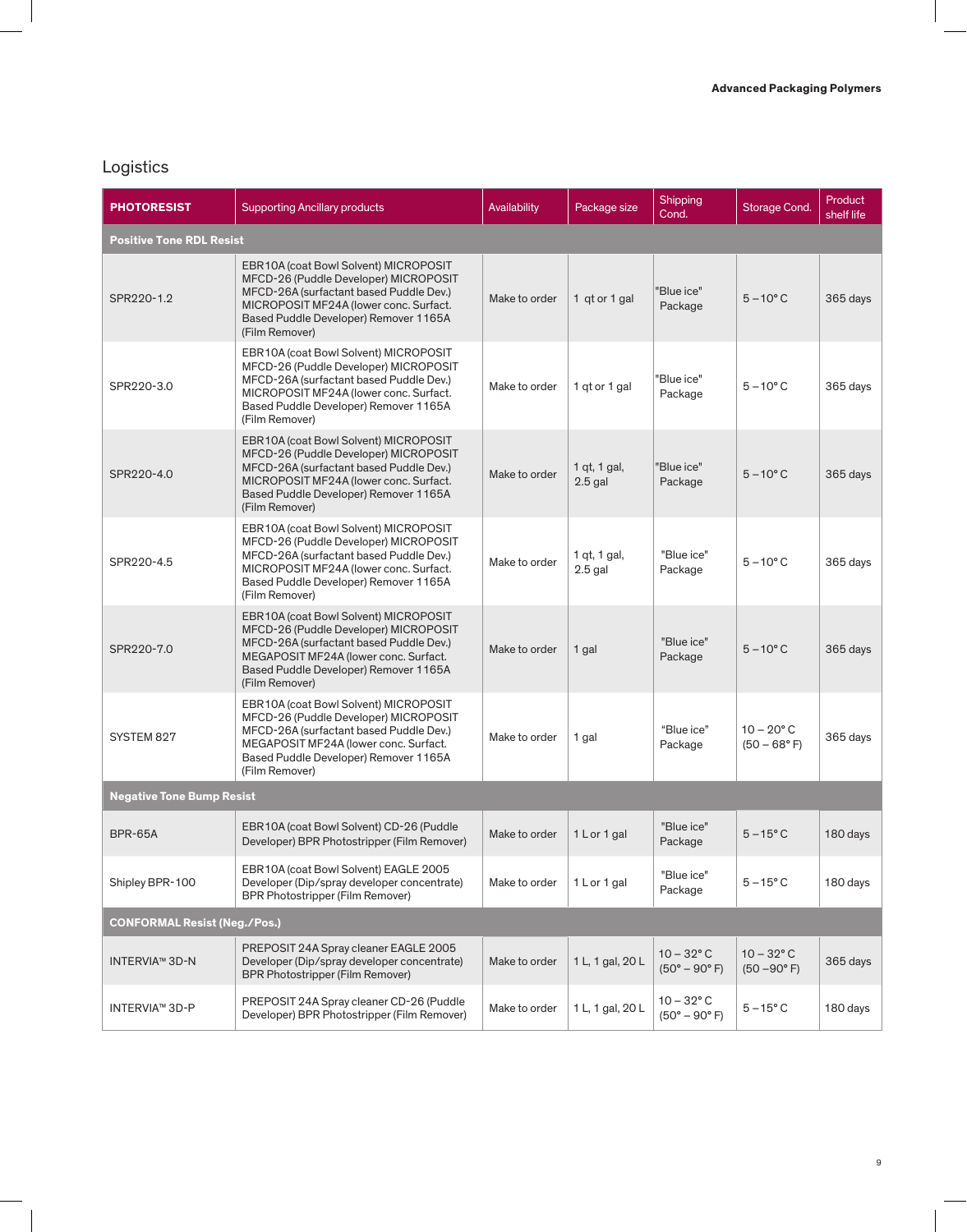# Ancillary Products

Dow Electronic Materials offers a wide range of ancillary materials necessary for processing our advanced packaging polymers. Each material is designed to optimize the

performance of our polymers and maximize ease of use for our customers. Many of our ancillary products are developed with specific applications in mind.

### Application

| <b>PRODUCT</b>                      | <b>Description</b>                                                                      | Mode of use                                                            |
|-------------------------------------|-----------------------------------------------------------------------------------------|------------------------------------------------------------------------|
| Removers                            |                                                                                         |                                                                        |
| <b>BPR</b> photostripper            | NMP based, multiple solvent film remover                                                | Tank (Soak) with proper ventilation or commercial wash tool<br>capable |
| INTERVIA™ 2011 Remover              | Non-NMP multiple solvent based film remover                                             | Tank (Soak) with proper ventilation or commercial wash tool capable    |
| Remover 1165A                       | NMP based film remover                                                                  | Tank (Soak) with proper ventilation or commercial wash tool capable    |
| Primary Stripper A                  | Remover for rework of CYCLOTENE™ 4000<br>prior to cure                                  | Tank (Soak) with proper ventilation required                           |
| <b>Surface Treatments</b>           |                                                                                         |                                                                        |
| <b>INTERVIA Adh Pro - Cleaner</b>   | Copper treatment step for optional adhesion<br>promotion, copper clean step             | Tank Dip process, or individual wafer process tool capable             |
| INTERVIA Adh Pro - Predip           | Copper treatment step for optional adhesion<br>promotion, copper surface condition step | Tank Dip process, or individual wafer process tool capable             |
| <b>INTERVIA Adh Pro - Treatment</b> | Copper treatment step for optional adhesion<br>promotion, copper surface treatment step | Tank Dip process, or individual wafer process tool capable             |
| Spray Cleaner 742                   | Surface pretreatment solution supporting<br>electrophoretic (ED) resist products        | Tank Dip process, or individual wafer process tool capable             |
| <b>Adhesion Promoters</b>           |                                                                                         |                                                                        |
| Adhesion Promoter AP3000            | Spin-on Adhes. Promoter                                                                 | Track based, spin on application with applied thermal                  |
| Adhesion Promoter AP8000            | Spin-on Adhes. Promoter                                                                 | Track based, spin on application with applied thermal                  |
| Adhesion Promoter AP6300            | Spin-on Adhes. Promoter                                                                 | Track based, spin on application with applied thermal                  |
| Adhesion Promoter AP9000S           | Spin-on Adhes. Promoter                                                                 | Track based, spin on application with applied thermal                  |
| <b>Developers</b>                   |                                                                                         |                                                                        |
| Developer DS2100                    | Solvent for track puddle develop                                                        | Track dispense on puddle develop tool                                  |
| Developer DS3000                    | Solvent for Dip develop process                                                         | Dip Develop process with proper ventilation                            |
| MICROPOSIT™ MF-CD-26                | Metal ion free caustic puddl development<br>solution, no surfactants                    | Track dispense on puddle develop tool                                  |
| MICROPOSIT™ MF-CD-26A               | Metal ion free caustic puddle development<br>solution with surfactant                   | Track dispense on puddle develop tool                                  |
| MEGAPOSIT™ MF-24A                   | Lower Conc. Metal ion free caustic puddle<br>development solution with surfactant       | Track dispense on puddle develop tool                                  |
| EAGLE™ 2005                         | Developer concentrate supporting organic<br>acid based development                      | Supports Commercial Spray tool or Dip develop processing               |
| <b>Track Solvents</b>               |                                                                                         |                                                                        |
| Rinse T1100                         | Solvent supporting spin coat application                                                | Track dispense pressurized feed line                                   |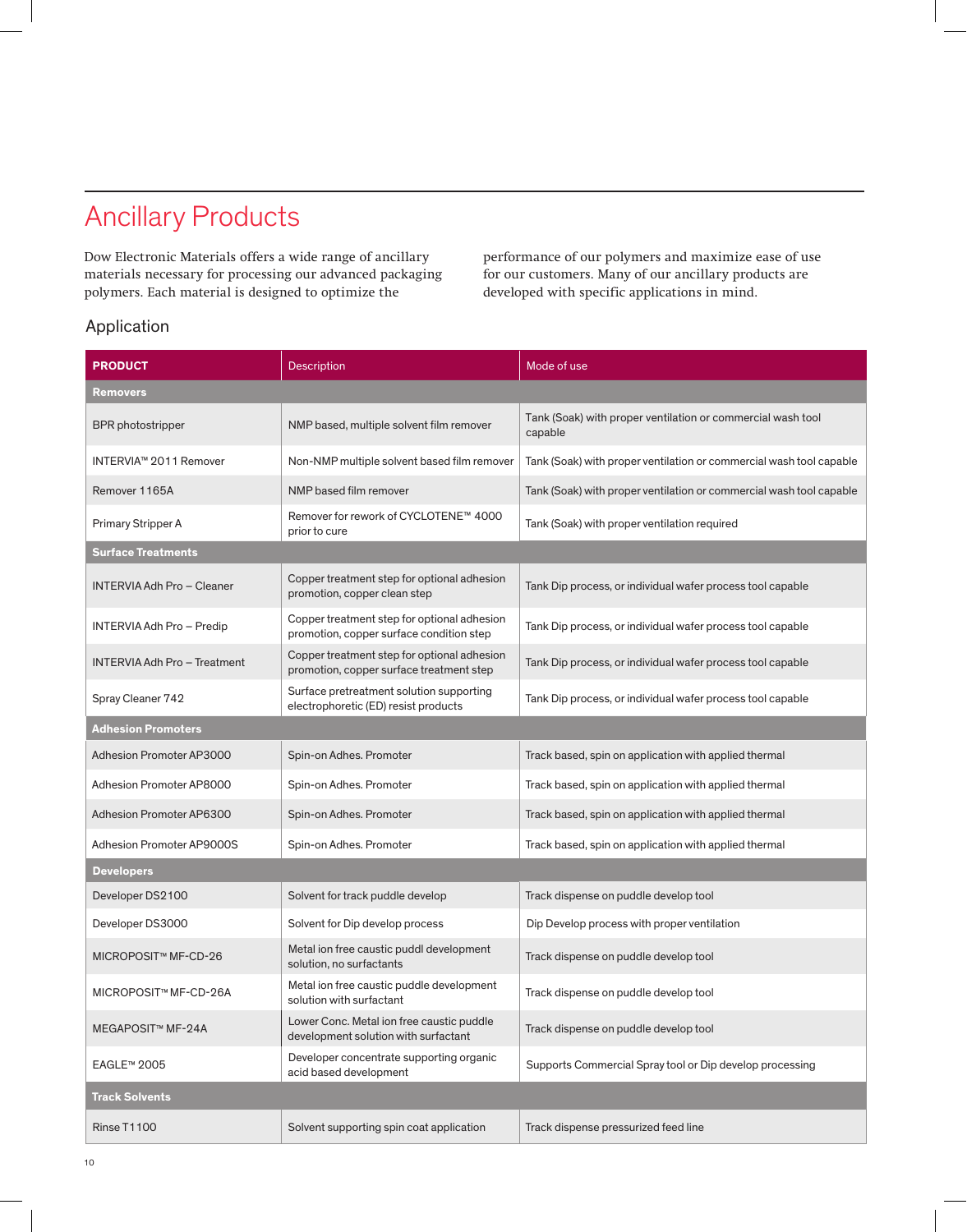# Logistics

| <b>PRODUCT</b>                      | <b>Supporting Ancillary products</b>                                               | Availability              | Package size                                     | Shipping Cond.                        | Storage<br>Cond.                             | <b>Product shelf life</b>                |
|-------------------------------------|------------------------------------------------------------------------------------|---------------------------|--------------------------------------------------|---------------------------------------|----------------------------------------------|------------------------------------------|
| Removers                            |                                                                                    |                           |                                                  |                                       |                                              |                                          |
| <b>BPR</b> photostripper            | SPR-220, BPN 65A,<br>INTERVIA™ 3D-P,<br>INTERVIA™ 3D-N,                            | Make to order             | $4 \times 1$ gal                                 | No thermal con-<br>trol measures reg. | $10 - 20^{\circ}$ C                          | 730 days                                 |
| INTERVIA™ 2011 Remover              | SPR-220, BPN 65A,<br>INTERVIA™ 3D-P,<br><b>INTERVIA™3D-N</b>                       | Make to order             | 1 gal or 20 L                                    | No thermal con-<br>trol measures req. | $10 - 32$ °C<br>$(50-90° F)$                 | 365 days                                 |
| Remover 1165A                       | SPR-220,<br>INTERVIA™3D-P,<br><b>INTERVIA™ 3D-N</b>                                | Make to order             | 1 gal, 5 gal,<br>55 gal                          | No thermal con-<br>trol measures req. | $10 - 32$ °C<br>$(50 - 90^{\circ} F)$        | 365 days                                 |
| Primary Stripper A                  | CYCLOTENE™ 4000                                                                    | In Stock                  | 4 kg<br>(amber Glass)                            | No thermal con-<br>trol measures req. | Room temp.<br>storage                        | 730 days                                 |
| <b>Surface Treatments</b>           |                                                                                    |                           |                                                  |                                       |                                              |                                          |
| <b>INTERVIA Adh Pro - Cleaner</b>   | <b>INTERVIA™ 8023</b>                                                              | Make to order             | 20L                                              | No thermal con-<br>trol measures req. | $10 - 32$ °C<br>$(50 - 90^{\circ} F)$        | 180 days                                 |
| INTERVIA Adh Pro - Predip           | INTERVIA™ 8023                                                                     | Make to order             | 20L                                              | No thermal con-<br>trol measures req. | $10 - 32^{\circ}$ C<br>$(50 - 90^{\circ} F)$ | 180 days                                 |
| INTERVIA Adh Pro-<br>Treatment      | <b>INTERVIA™ 8023</b>                                                              | Make to order             | 20L                                              | 15° C and above                       | 15° C and<br>above                           | 180 days                                 |
| Spray Cleaner 742                   | INTERVIA™ 3D-P,<br><b>INTERVIA™ 3D-N</b>                                           | Make to order             | 20 L or 200 L                                    | Keep from<br>freezing                 | $10 - 30^{\circ}$ C                          | 730 days                                 |
| <b>Adhesion Promoters</b>           |                                                                                    |                           |                                                  |                                       |                                              |                                          |
| Adhesion Promoter AP3000            | CYCLOTENE™ 3000, 4000<br><b>Advanced Electronics Resin</b>                         | In Stock                  | $3.5$ kg<br>(amber Glass)<br>$4 \times 3.5$ kg   | No thermal con-<br>trol measures req. | Room temp.<br>storage                        | 2 years from<br>Date of<br>manufacturing |
| Adhesion Promoter AP8000            | CYCLOTENE™ 3000, 4000<br>Advanced Electronics Resin,<br>glass bonding applications | Make to order<br>In Stock | 3.5 kg (amber<br>Glass)<br>$4 \times 3.5$ kg     | No thermal con-<br>trol measures req. | Room temp.<br>storage                        | 2 years from<br>Date of<br>manufacturing |
| Adhesion Promoter AP6300            | SiLK <sup>™</sup> Semiconductor<br>Dielectric and OPTL Resins                      | Make to order             | $3.8$ kg<br>(NowPak)                             | No thermal con-<br>trol measures req. | Room temp.<br>storage                        | 2 years from<br>Date of<br>manufacturing |
| <b>Adhesion Promoter</b><br>AP9000S | CYCLOTENE™6000<br><b>Advanced Electronics Resin</b>                                | Make to order             | $3.5$ kg<br>(amber Glass)<br>$4 \times 3.5$ kg   | No thermal con-<br>trol measures req. | Room temp.<br>storage                        | 1 years from<br>Date of<br>manufacturing |
| <b>Developers</b>                   |                                                                                    |                           |                                                  |                                       |                                              |                                          |
| Developer DS2100                    | CYCLOTENE™ 4000<br><b>Advanced Electronics Resin</b>                               | In Stock                  | 3.24 kg<br>(amber Glass)<br>$4 \times 3.24$ kg   | No thermal con-<br>trol measures req. | Room temp.<br>storage                        | 2 years from date<br>of manufacturing    |
| Developer DS3000                    | CYCLOTENE™ 4000<br><b>Advanced Electronics Resin</b>                               | In Stock                  | 3.24 kg<br>(amber Glass)<br>$4 \times 3.24$ kg   | No thermal con-<br>trol measures req. | Room temp.<br>storage                        | 2 years from Date<br>of manufacturing    |
| MICROPOSIT™ MF-CD-26                | INTERVIA™ 8023, SPR-220,<br>BPN-65A, INTERVIA™ 3D-P                                | In Stock                  | 1 gal                                            | No thermal con-<br>trol measures req. | $10 - 32$ °C<br>$(50 - 90^{\circ} F)$        | 1 year from date<br>of manufacturing     |
| MEGAPOSIT™ MF-CD-26A                | SPR-220, INTERVIA™3D-P                                                             | In Stock                  | 1 gal                                            | No thermal con-<br>trol measures req. | $10 - 32^{\circ}$ C<br>$(50 - 90^{\circ} F)$ | 1 year from date<br>of manufacturing     |
| MEGAPOSIT™ MF-24A                   | SPR-220, INTERVIA™3D-P                                                             | In Stock                  | 1 gal                                            | No thermal con-<br>trol measures req. | $10 - 32^{\circ}$ C<br>$(50-90° F)$          | 1 year from date<br>of manufacturing     |
| EAGLE™ 2005                         | <b>INTERVIA™ 3D-N</b>                                                              | Make to order             | 20L                                              | No thermal con-<br>trol measures req. | $10 - 32^{\circ}$ C<br>$(50 - 90^{\circ} F)$ | 1 year from date<br>of manufacturing     |
| <b>Track Solvents</b>               |                                                                                    |                           |                                                  |                                       |                                              |                                          |
| Rinse T1100                         | CYCLOTENE™ 3000, 4000<br><b>Advanced Electronics Resin</b>                         | In Stock                  | $3.24$ kg<br>(amber Glass)<br>$4 \times 3.24$ kg | No thermal con-<br>trol measures req. | Room temp.<br>storage                        | 2 years from date<br>of manufacturing    |